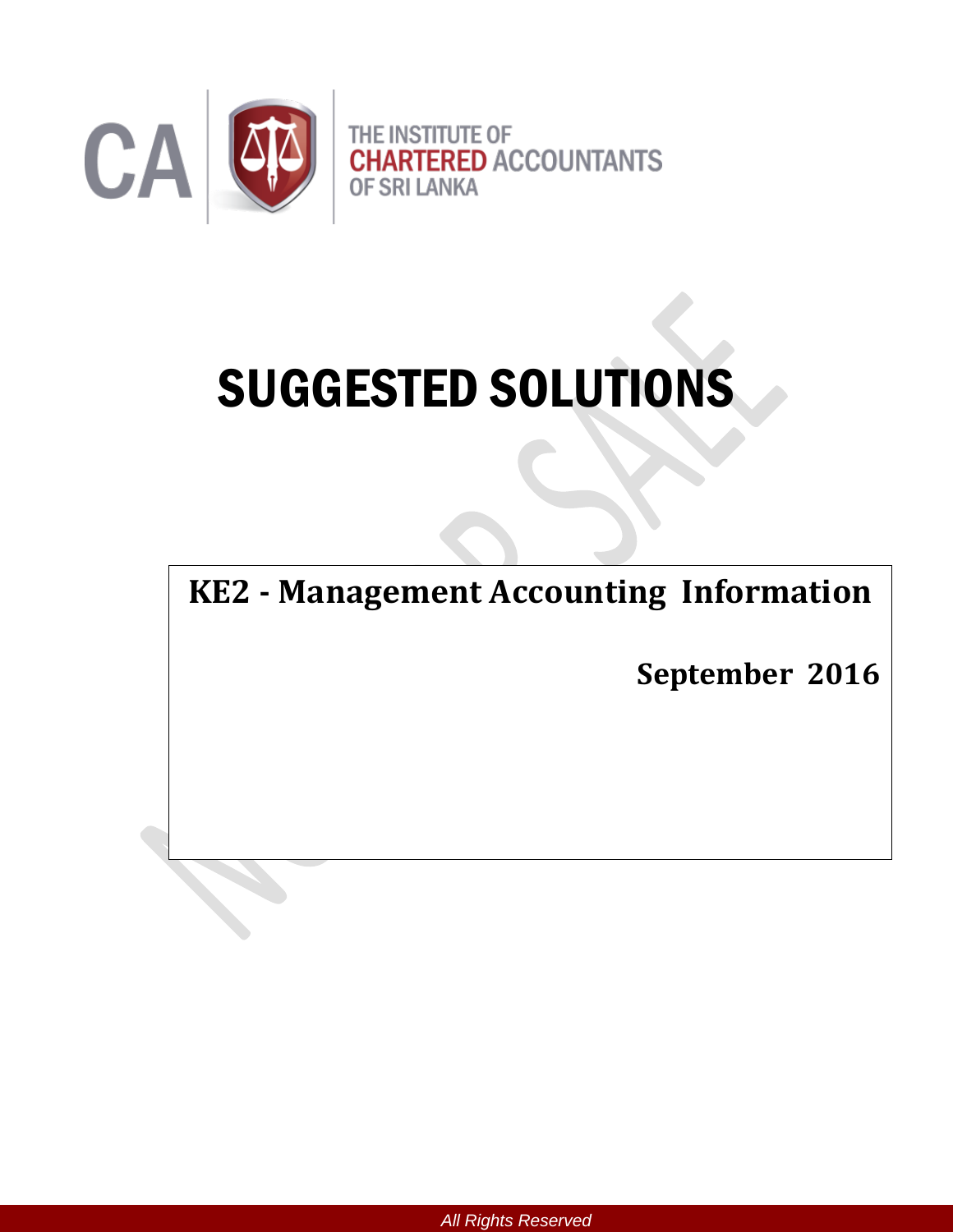# $\mathbf{p}$ ரிவு  $\mathbf{01}$

# விடை 01

# 1.1

| கற்கை வெளிப்பாடு: $1.1.1$ |
|---------------------------|
| மாத்திரம் உண்மையல்ல.      |
| சரியான விடை <b>B</b>      |

# 1.2

கற்கை வெளிப்பா $6:1.3.1$ 

|                                               | (Ҧ⊔П.  |
|-----------------------------------------------|--------|
| முதலாவது வாரம் - உத்தரவாதப்படுத்தப்பட்ட கூலி  | 12,000 |
| துண்டுக்கூலியின் அடிப்படையில் (20 துண்டுகள்)  | 10,000 |
| எனவே, ஒரு நெக்லஸிற்கானது                      | 600    |
|                                               |        |
| இரண்டாவது வாரம் - உத்தரவாதப்படுத்தப்பட்ட கூலி | 12,000 |
| துண்டுக்கூலியின் அடிப்படையில் (30 துண்டுகள்)  | 15,000 |
| எனவே, ஒரு நெக்லஸிற்கானது                      | 500    |
|                                               |        |
| சரியான விடை C                                 |        |

# 1.3

| கற்கை வெளிப்பாடு: $1.4.1$ |  |
|---------------------------|--|
| சரியான விடை B             |  |

# 1.4

கற்கை வெளிப்பாடு:  $1.4.2$ 

|                                              | (Ҧ⊔П.     |  |
|----------------------------------------------|-----------|--|
| பிரதான மூலப்பொருள் கிரயம்                    | 4,000,000 |  |
| மேலதிக மூலப்பொருள்கள்                        | 500,000   |  |
|                                              | 4,500,000 |  |
| அலகொன்றுக்கான மூலப்பொருள்                    | 450       |  |
| மாற்றல் கிரயம்                               | 25        |  |
| பகுதி முடிவுப்பொருளிற்கான கிரயம்             | 475       |  |
| 1000 அலகுகளின் புத்துருவாகும் வேலைப் பெறுமதி | 475,000   |  |
|                                              |           |  |
| சரியான விடை D                                |           |  |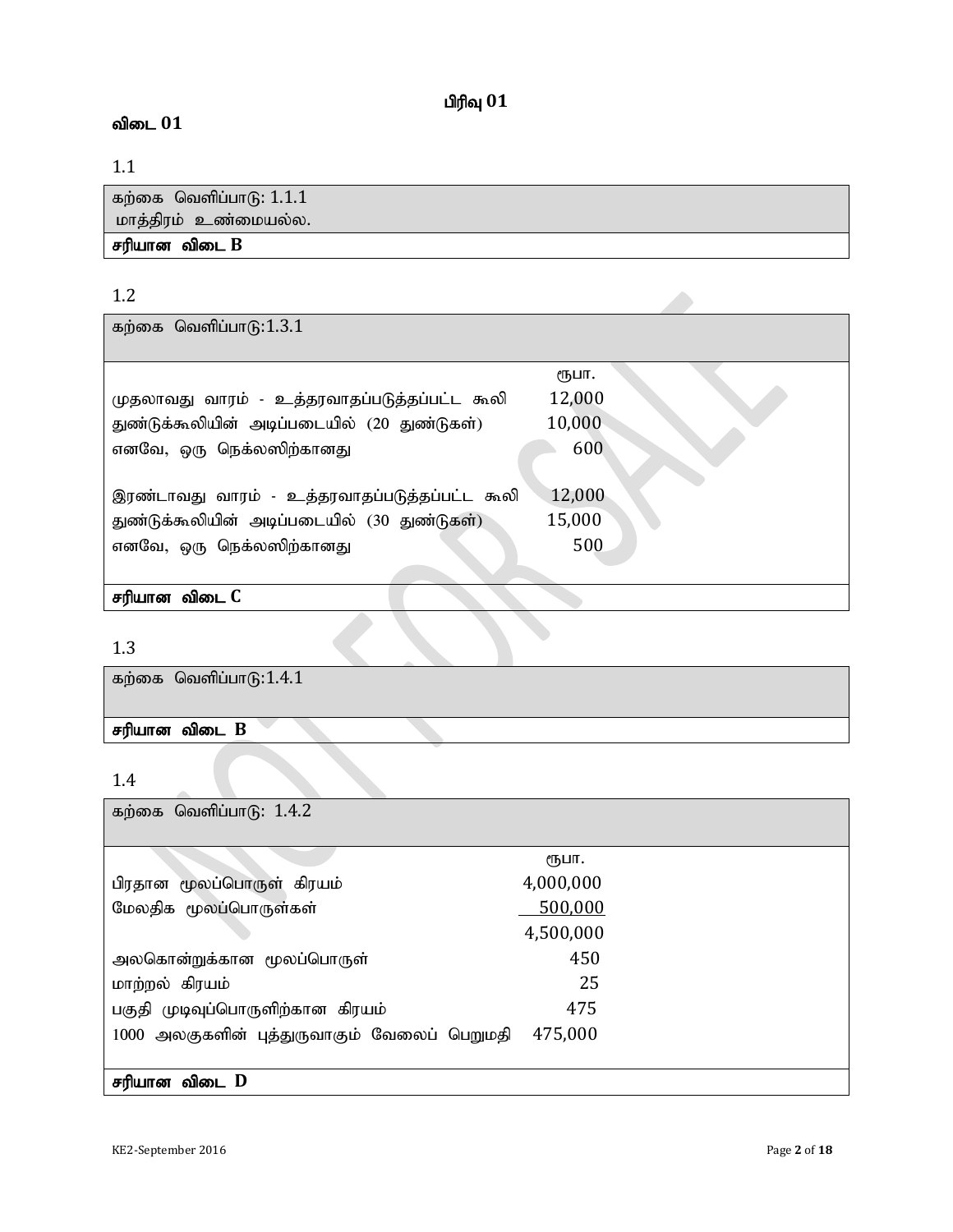| கற்கை வெளிப்பாடு: $2.2.1$                            |                                            |             |
|------------------------------------------------------|--------------------------------------------|-------------|
| நேர்மூலப்பொருள்                                      | $\epsilon$ <sub>5</sub> Um. $40 + 5\%$ =   | 42          |
| நேர்க்கூலி                                           |                                            | 31.8        |
| நேர் மேந்தலை                                         | $\epsilon$ <sub>5</sub> $\mu$ m. 10 + 4% = | <u>10.4</u> |
| அலகொன்றுக்கு எதிர்பார்க்கப்பட்ட<br>ஆகக்கூடிய கிரயம்  |                                            | 84.2        |
| அலகொன்றுக்கு எதிர்பார்க்கப்பட்ட<br>கிரயம் (40+30+10) |                                            | $-80$       |
| அலகொன்றுக்கான ஆகக்கூடிய<br>முழுமையான வழு             |                                            | 4.2         |
|                                                      |                                            |             |
| சரியான விடை B                                        |                                            |             |
| 1.6                                                  |                                            |             |

## 1.6

| கற்கை வெளிப்பாடு: $2.1.1$ |            |            |
|---------------------------|------------|------------|
|                           | <b>VAT</b> | <b>VAT</b> |
|                           | (11%)      | (15%)      |
| விற்பனை விலை              | 11,500     | 11,100     |
| விற்பனைக்                 |            |            |
| கிரயம்<br>மொத்த           | (9,200)    | (9,200)    |
| இலாபம்                    | 2,300      | 1,900      |
|                           |            |            |
| புதிய இலாப<br>எல்லை       |            | 0.2065217  |
|                           |            |            |
|                           |            | 20.65%     |
| விடை B<br>சரியான          |            |            |

# 1.7

கற்கை வெளிப்பாடு:  $4.2.3$ 

# சரியான விடை C

# 1.8

கற்கை வெளிப்பா $6: 4.2.2$ 

# சரியான விடை $\overline{A}$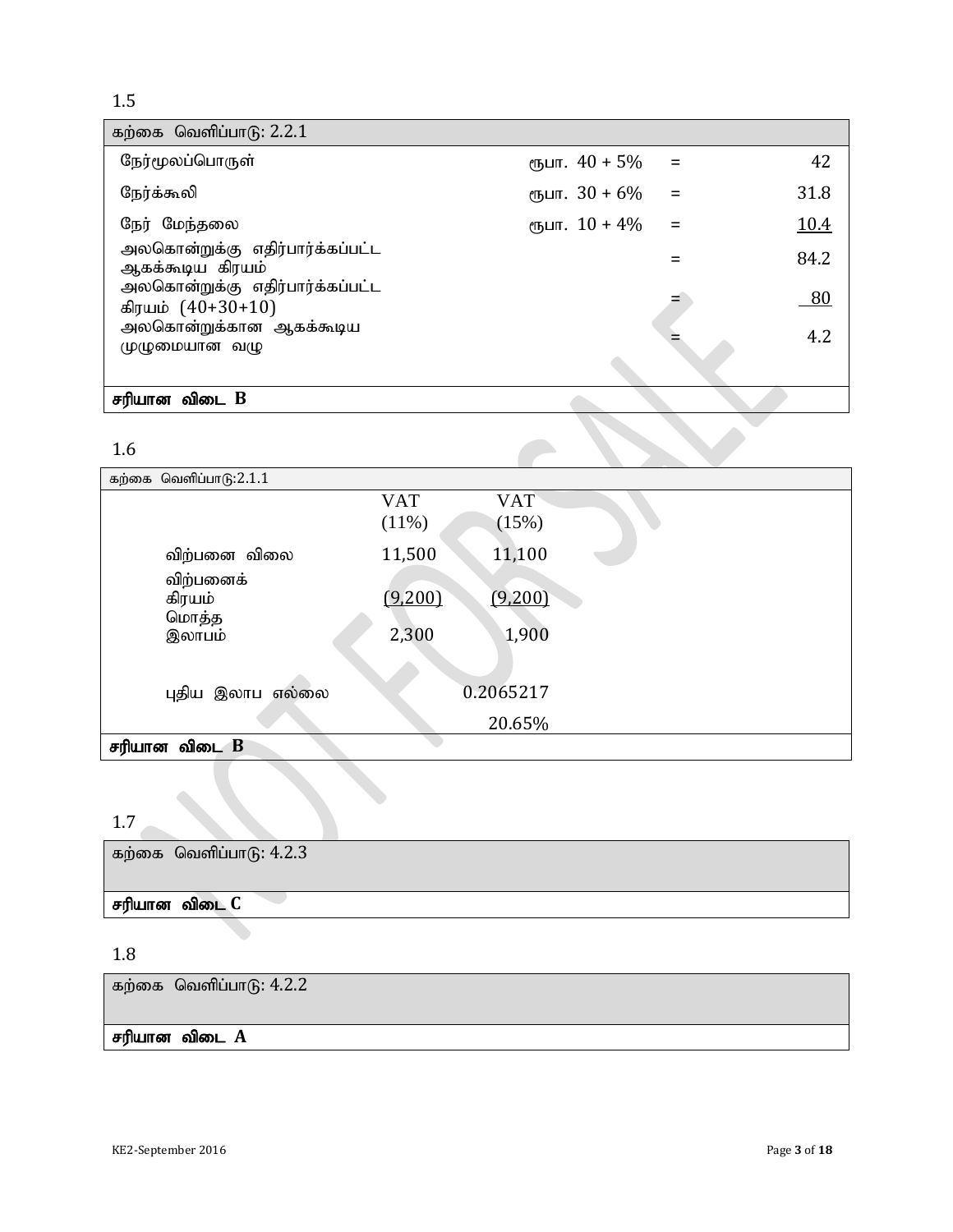கற்கை வெளிப்பா $6:5.2.2$ 

# சரியான விடை C

# 1.10

| கற்கை வெளிப்பாடு:7.3.1               |           |
|--------------------------------------|-----------|
|                                      | ரூபா. 000 |
| வருடாந்தக்கொள்வனவுகள்                | 14,400    |
| காசுக்கொள்வனவுகள் $(30\%)$           | 4,320     |
|                                      |           |
| கடன் கொள்வனவுகள் $(70%)$             | 10,080    |
| டிசம்பர் மாதக்கடன் கொள்வனவு          | 840       |
| 11 மாதங்களிற்கான கொடுப்பனவு          | 9,240     |
| ஆரம்ப மீதி கொடுப்பனவு                | 600       |
| விநியோகத்தருக்கான மொத்தக் கொடுப்பனவு | 14,160    |
| சரியான விடை D                        |           |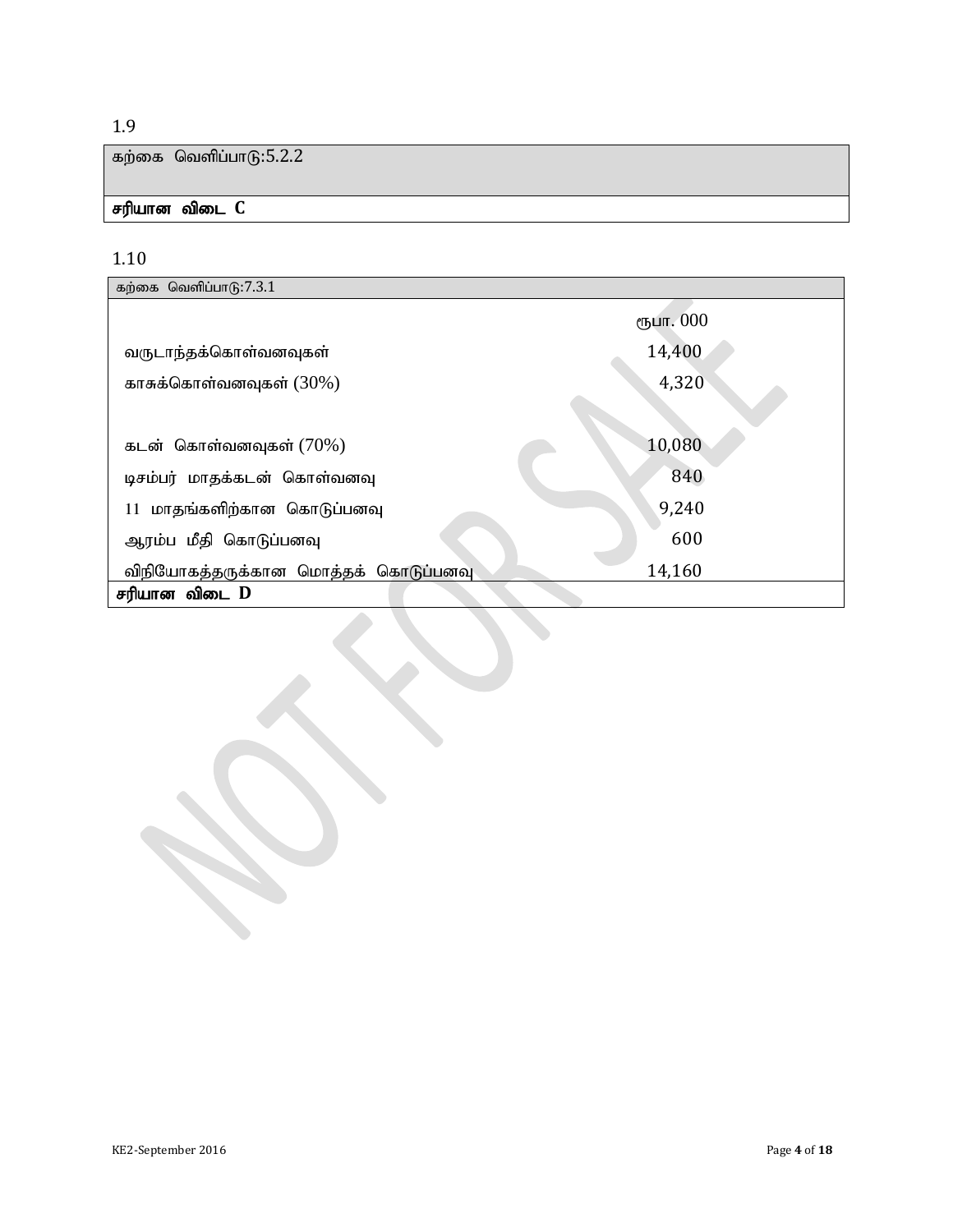# விடை 02

2.1

|                | கற்கை வெளிப்பாடு:1.1.2                                            |
|----------------|-------------------------------------------------------------------|
|                |                                                                   |
| $\mathbf{1}$ . | இவை தீர்மானத்துடன் தொடர்புடைய எதிர்காலக்கிரயங்கள்                 |
|                | உதாரணம்: புதிய இயந்திரத்திற்கான மூலதனக்கிரயம்                     |
| ii.            | அதிகரிக்கும் இயல்பினையுடையது                                      |
|                | உதாரணம்: மேலதிக தொழிலாளர்களிற்கான கூலிகள்                         |
| iii.           | தீர்மானம் காரணமாக காசோட்டப் பெறுபேறு                              |
|                | உதாரணம்: புதிய இயந்திரத்திற்கான மூலதனக்கிரயம், மூலப்பொருள் கிரயம் |
| iv.            | சந்தர்ப்பக்கிரயம்                                                 |
|                | உதாரணம்: நிலத்தின் தற்போதைய விற்பனை விலை                          |
|                |                                                                   |

# 2.2

| 2.2                                                                                                                                            |
|------------------------------------------------------------------------------------------------------------------------------------------------|
| கற்கை வெளிப்பாடு: $1.1.3$                                                                                                                      |
| சரியான விடை                                                                                                                                    |
| = 155,000 அலகுகள்   ரூபா.1,600,000 இல்<br>ஆகக்கூடிய செயற்பாட்டு மட்டம்<br>= 80,000 அலகுகள் ரூபா. 925,000 இல்<br>ஆகக்குறைந்த செயற்பாட்டு மட்டம் |
| அலகொன்றிற்கான மாறும் கிரயத்தைக் கணிப்பிடல்                                                                                                     |
| ஆகக்கூடிய செயற்பாட்டு மட்டத்தில் மொத்தக்கிரயம் - ஆகக்குறைந்த செயற்பாட்டு மட்டத்தில் மொத்தக்கிரயம்                                              |
| ஆகக்கூடிய செயற்பாட்டு மட்டத்தில் மொத்தஅலகுகள் - ஆகக்குறைந்த செயற்பாட்டு மட்டத்தில் மொத்த அலகுகள்                                               |
| <u> 1,600,000 – 925,000</u> =   அலகொன்றுக்கு  ரூபா    9<br>$155,000 - 80,000$                                                                  |
| $= 9*150,000$<br>= ரூபா. 1,350,000<br>மொத்த மாறும்கிரயம்                                                                                       |
| $= 925,000 - 80,000 \times 9 = \text{m}$ LIT. 205,000<br>மொத்த<br>நிலையான<br>கிரயம்                                                            |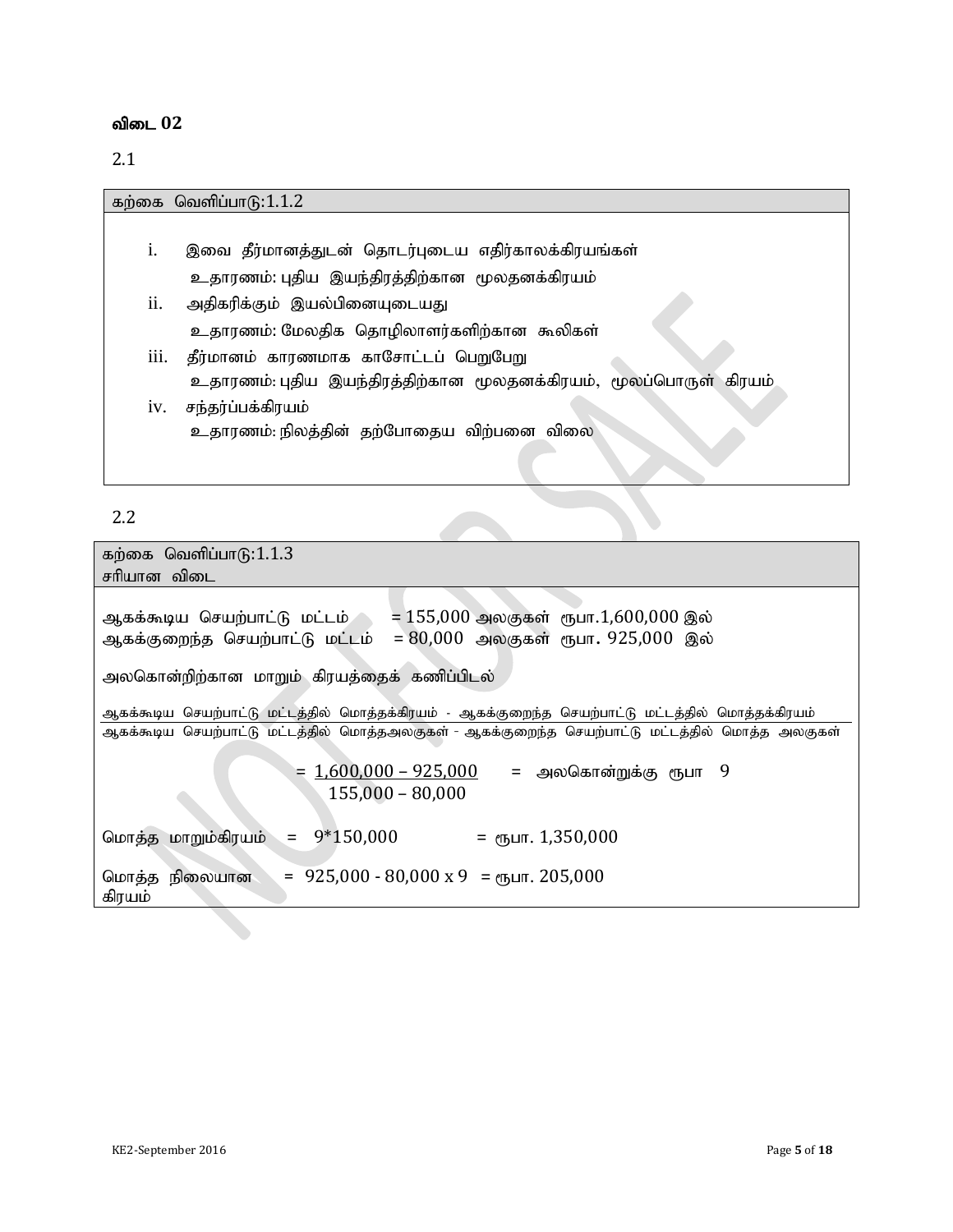| கற்கை வெளிப்பாடு: $1.4.2$                                                                                                                      |                        |                          |                                                  |
|------------------------------------------------------------------------------------------------------------------------------------------------|------------------------|--------------------------|--------------------------------------------------|
| மூலப்பொருள் கிரயம்                                                                                                                             | A-3 X 175<br>B-2 X 380 | 525<br>760               | 1,285                                            |
| கூலிக்கிரயம் $16 \times 60$<br>ஏனை நேர் செலவுகள்<br>மொத்த நேர்க்கிரயம்<br>மேந்தலைக்கிரயம் $(2,900 \times 15\%)$<br>மொத்த மதிப்பிடப்பட்ட கிரயம் |                        |                          | 960<br>655<br>$\overline{2,900}$<br>435<br>3,335 |
| அளிக்கப்பட்ட மொத்த விலை                                                                                                                        |                        | $= 3,335$ X 1.30<br>₹ҦШП | 4335.50                                          |
| 2.4                                                                                                                                            |                        |                          |                                                  |

| கற்கை வெளிப்பாடு: $2.1.1$                      |            |                 |  |
|------------------------------------------------|------------|-----------------|--|
|                                                | ரூபா       |                 |  |
| கிரயம்                                         | 3,000      |                 |  |
| 4,500<br>50% இலாப எல்லையுடன்                   |            |                 |  |
| 15% பெறுமதி சேர் வரியுடன்                      | 5,175      |                 |  |
| கழிவுசெய்யப்பட்ட விலை                          | 4,140      |                 |  |
| 100 புப்பந்தாட்ட மட்டைகள் விற்கப்பட்டால்       |            | ரூபா            |  |
| பெறுமதிசேர் வரி அடங்கலாக<br>விற்பனை            |            | 414,000         |  |
| பெறுமதிசேர் வரி                                |            | <u>(54,000)</u> |  |
| தேறிய விற்பனை                                  |            | 360,000         |  |
| விற்பனைக்கிரயம்<br>$(-)$                       |            |                 |  |
| 100 பூப்பந்தாட்ட மட்டைகளின் கிரயம்             | (300, 000) |                 |  |
| (5% இலவச வழங்கல்)                              |            |                 |  |
| இலவச வழங்கலுக்கான கிரயம் $(5*3000)$ $(15,000)$ |            | (315,000)       |  |
|                                                |            | 45,000          |  |
| மொத்த இலாபம்<br>உண்மையான இலாப எல்லை            |            | 12.50%          |  |
|                                                |            |                 |  |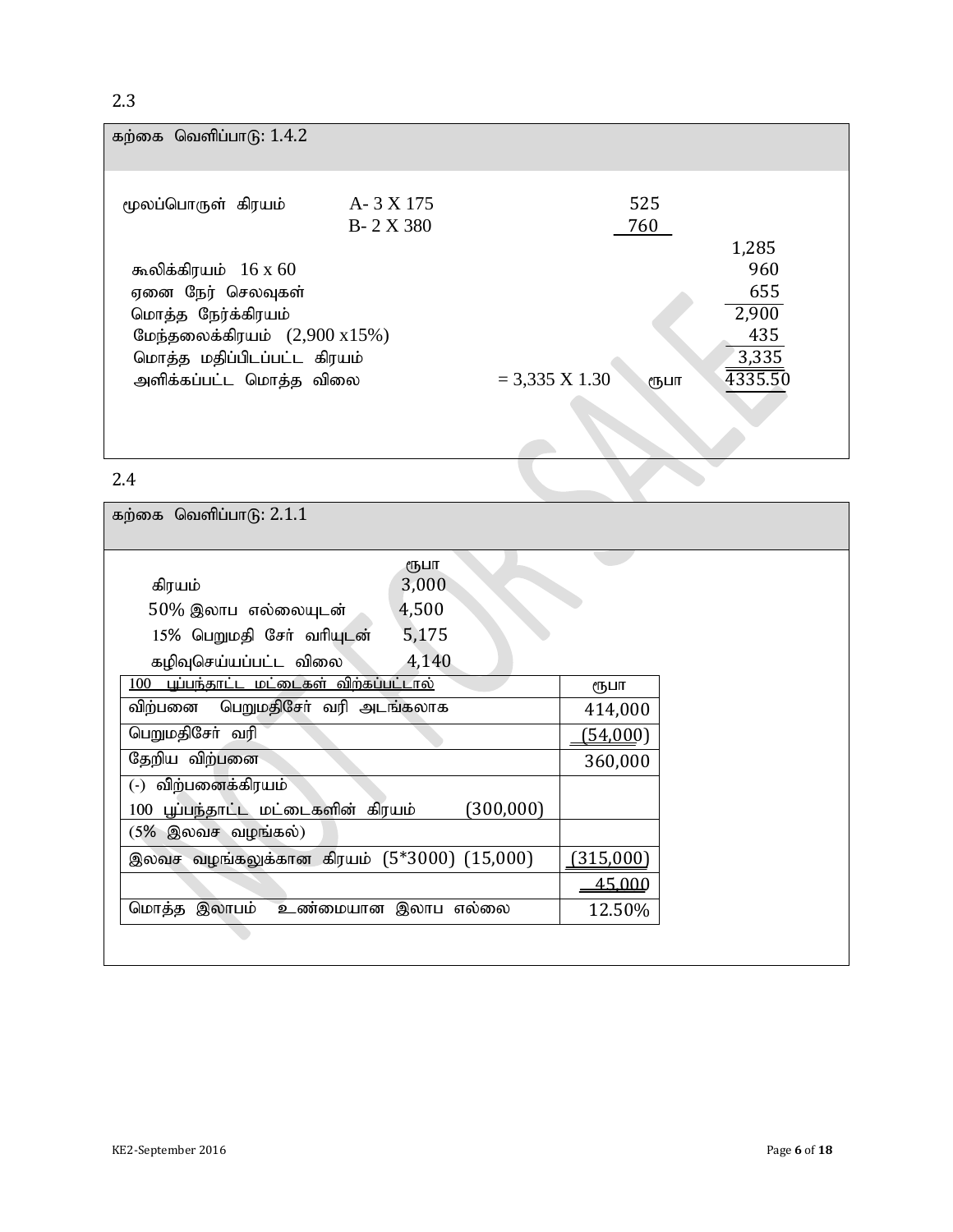|      | கற்கை வெளிப்பாடு: 2.4.2                                                                                                                |
|------|----------------------------------------------------------------------------------------------------------------------------------------|
| (i)  | நிகழ்தகவு $X$ தனிப்பட்ட<br>இலக்கை<br>தொகுதி இலக்கை அடைவதற்கான<br>$=$<br>அடைவதற்கான நிகழ்தகவு<br>$= 0.85X0.7$<br>$=$ 0.595 அல்லது 59.5% |
| (ii) | தனிப்பட்ட இலக்கை அடைவதற்கான நிகழ்தகவு $\rm X$ தொகுதி இலக்கை அடையாது<br>விடுவதற்கான நிகழ்தகவு                                           |
|      | $= 0.7X(1-0.85)$<br>$= 0.105$ அல்லது $10.5\%$                                                                                          |

கற்கை வெளிப்பா $6: 2.5.1$ 

இடைக்கான நியம வழு =  $10/\sqrt{400}$ =  $0.5$  வருடங்கள்  $95\%$  நம்பிக்கை ட்டத்தில் Z புள்ளி =  $1.96$ சராசரி வயது  $= 32 \pm (1.96 \times 0.5)$  $= 31.02 - 32.98$ 

2.7

கற்கை வெளிப்பா $(6: 4.2.1)$ (i) தவணைக்கட்டணம் = 1,000,000 / CDF(20Q, 3% p.q)  $= 1,000,000 / 14.878$  $CD$ <sub>C</sub><sub>D</sub> $L$ IT = 67,213 பதிலாக:  $FV = PV (1 + r<sup>n</sup>) = 1,000,000 (1 + 0.03)<sup>20</sup> = 1,806,111.24$  $1,806,111.24 = A((1+0.03)^{20} - 1)/0.03$   $\rightarrow$  A = 67,213 (ii) மூன்றாவது வருட ஆரம்பத்தில் 12 தவணைக்கட்டணங்கள் செலுத்த வேண்டியுள்ளன.  $12$  தவணைக் கட்டணங்களினதும் இற்றைப்பெறுமதி = 67,213 x 9.954  $= 669,038$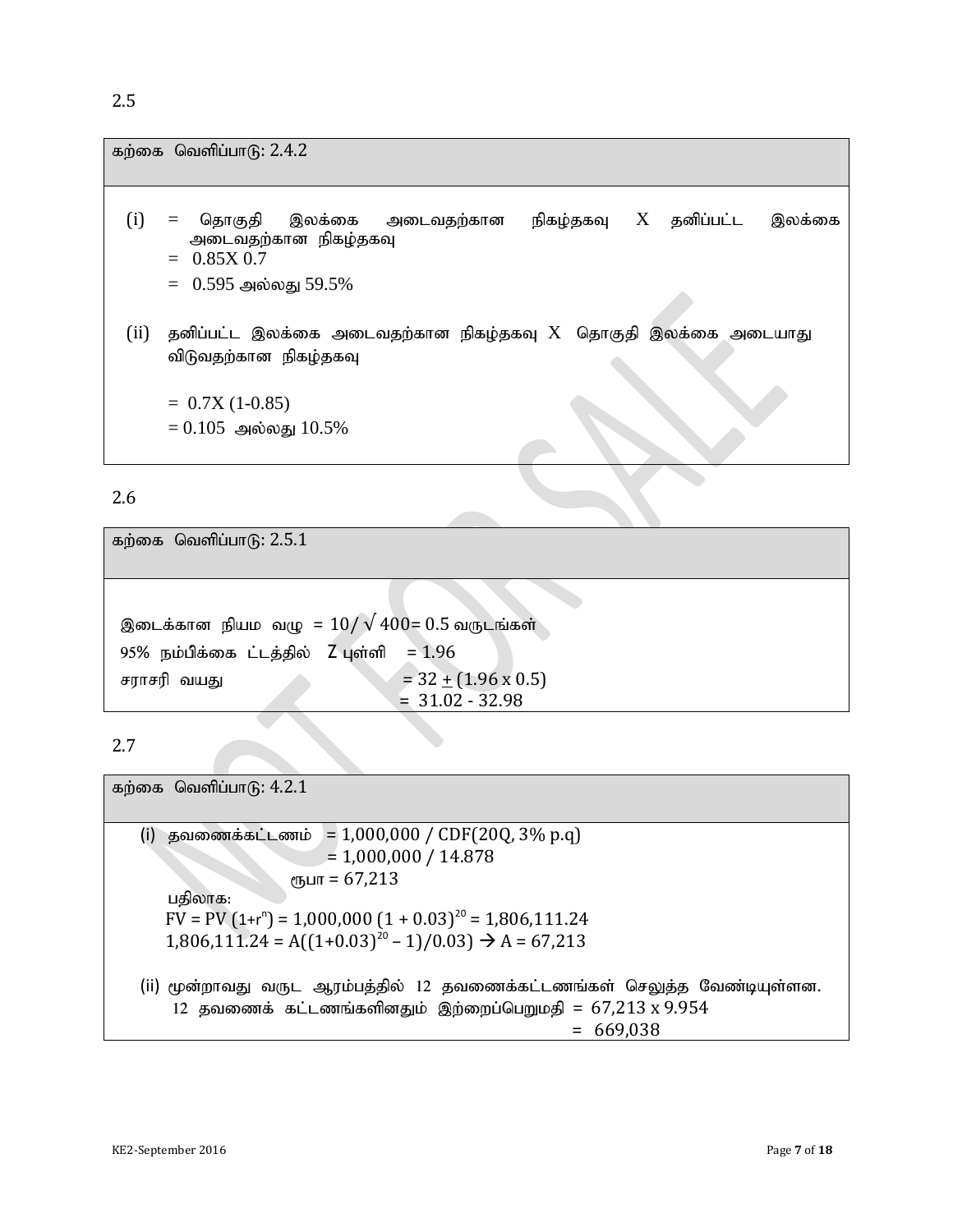கற்கை வெளிப்பா $f$ ; 4.1.1 CDF (12Q, r% p.q) = 669,038 / 71,290 = 9.385 அட்டவணையிலிருந்து  $r = \pi$ காலாண்டிற்கு  $4\%$ 

வருடாந்த புதிய வீதம்  $=16\%$ 

#### 2.9

கற்கை வெளிப்பா $6: 4.2.3$ 

| (i)                                                                                         | ரூபா          |
|---------------------------------------------------------------------------------------------|---------------|
| கணக்கீட்டு இலாபம்                                                                           | 350 மில்லியன் |
| சராசரி இலாபம்                                                                               | 70 மில்லியன்  |
| சராசரி முதலீடு (550+50)/2                                                                   | 300 மில்லியன் |
| கணக்கீட்டு வருவாய் வீதம்                                                                    | 23%           |
|                                                                                             |               |
| (ii)இது பணத்தின் நேரப்பெறுமதியை கருத்தில் கொள்ளவில்லை.                                      |               |
| கணக்கீட்டு இலாபம் தேய்மானம் போன்ற பல்வேறு கணக்கீட்டு சீராக்கங்களை<br>அடிப்படையாகக் கொண்டது. |               |

2.10

கற்கை வெளிப்பா $f$ ; 4.2.3 காலத்தொடர் என்பது காலத்தின் மீது அவதானிக்கப்பட்ட / பதிவு செய்யப்பட்ட பெறுமதிகளினுடைய ஒரு தொடராகும். காலத்தொடர் மீது நான்கு மூலக்கூறுகள் உள்ளன. அவையாவன: - போக்கு - பருவகால வேறுபாடுகள் - சுற்றோட்ட வேறுபாடுகள்  $\sigma$ ழுமாறான வேறுபாடுகள் / எழுமாறற்ற வேறுபாடுகள்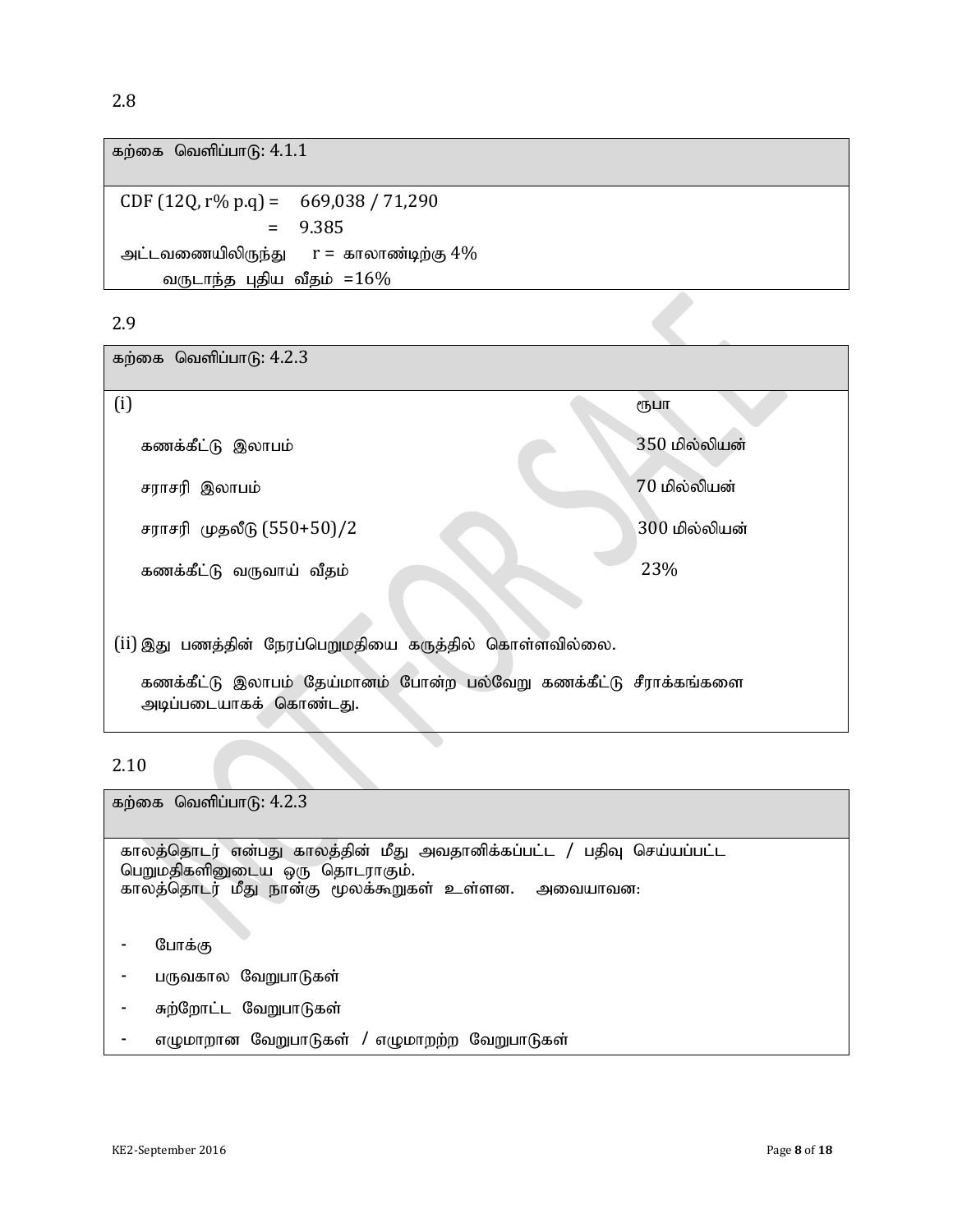#### பிரிவு 2

#### விடை 03

(a) கடந்த ஆறு மாத காலப்பகுதிகளில் துவிச்சக்கரவண்டிகளின் சாாசரி விற்பனை  $450$ ரயர்களிற்கான வருடாந்தக் கேள்வி  $(450 \times 2 \times 12)$   $10,800$ EOQ  $= \sqrt{2} C_0 D/C_H$  $=$   $\sqrt{2}$  \* 500 \* 10,800 / 200 \* 15%  $= 600$ மொத்தக்கட்டளைக் கிரயம் =  $(10,800 / 600) * 500 = 9,000$  $EOO$  இல் கட்டளைக்கிரயம் = இருப்புவைப்புக்கிரயம் vdNt> nkhj;jf;fpuak; = 9,000 x 2 = &gh 18,000  $(b)$  pmps in  $\mathbb{R}$  by the kine of  $\mathbb{R}$  by the point of  $\mathbb{R}$ = ஆகக்கூடிய கேள்வி X ஆகக்கூடிய கட்டளைக்காலம்  $=$  (550 x 2/4) x 6  $= 1,650$  ரயர்கள் ஆகக்கூடிய இருப்பு மட்டம் = மறுகட்டளைமட்டம் - (இழிவுக்கேள்வி x இழிவுக்கட்டளைக்காலம்) +  $\text{ROQ}$  $= 1650 - (350 \times 2/4 \times 2) + 600$  $= 1900$  ரயர்கள் இழிவு இருப்பு மட்டம்  $= \text{ROL}$  –  $(\overline{\text{FITF}})$ க்கேள்வி X சராசரிக்கட்டளைக்காலம்)  $= 1650 - 450 \times 2/4 \times 4$  $= 750$   $\mu$ (c) மறுகட்டளை மட்டம்- இருப்புக்களை மீள்பிரதியிடுவதற்காக கட்டளையிடப்பட வேண்டிய கட்டளை மட்டம். சரியான நேரத்தில் கட்டளையிடப்படும் போது இது இருப்பின்மை நிலைமைகளையும், மேலதிக இருப்புக்களையும் தவிர்க்க உதவுகிறது. தொடர்புபட்ட கற்கை வெளிப்பா $f<sub>B</sub>: 1.2.2$ 

ஆகக்கூடிய மட்டம் - இது இருப்புக்கள் சேதாரமட்ட நிலைமையை அடைந்து கொண்டி ருக்கிறது என முகாமைக்கு சமிக்ஞை செய்கின்ற ஒரு எச்சரிக்கை மட்டமாகும்.

இழிவு மட்டம் - இது இருப்புக்கள் குறைவான மட்டத்தில் ஆபத்தை அணுகிக் கொண்டிருக்கிறது எனவும், இருப்பின்மைக்கான சாத்தியம் ஏற்படும் எனவும் முகாமையின் கவனத்திற்கு கொண்டு வருகின்ற ஒரு எச்சரிக்கை மட்டமாகும். இருப்பு மட்டம் இம்மட்டத்திற்கு கீழே செல்லின், மறுகட்டளை மட்டத்தை தீர்மானிப்பதற்கு கொள்ளப்பட்ட மூல மட்டங்களை விட நுகர்வும், கட்டளைக்காலமும் அதிகரித்துள்ளது என்பதனை சுட்டிக்காட்டுவதாகும்.

#### $($ மொத்தம்: 10 புள்ளிகள்)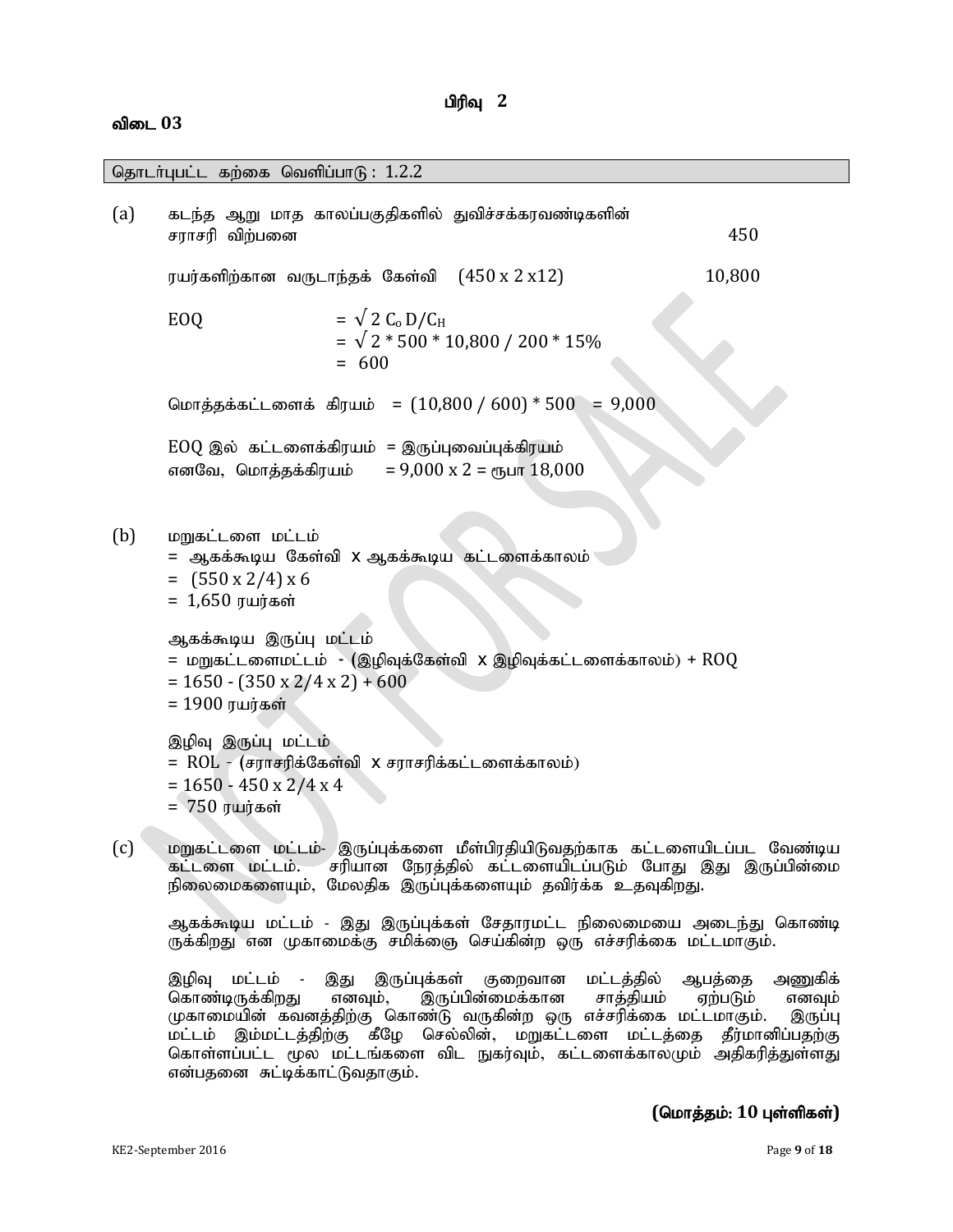தொடர்புபட்ட கற்கை வெளிப்பாடு:  $2.3.1 / 2.4.1$ 

(a) கெமிக்கல்  $BS$ 

அலகொன்றிற்கான பங்களிப்பு =  $(400-200)$  = ரூபா.200

| கேள்வி                             | மொத்த பங்களிப்பு<br>(x) (ரூபா மில்லியன்) | கேள்வி மட்டத்தின்<br>நிகழ்தகவு (p) |      |  |  |
|------------------------------------|------------------------------------------|------------------------------------|------|--|--|
| 100,000                            | 20.00                                    | 40%                                | 8.00 |  |  |
| 120,000                            | 24.00                                    | 30%                                | 7.20 |  |  |
| 150,000                            | 30.00                                    | 20%                                | 6.00 |  |  |
| 160,000                            | 32.00                                    | 10%                                | 3.20 |  |  |
| எதிர்பார்க்.பங்களிப்பு $(\bar{x})$ |                                          |                                    |      |  |  |

எதிர்பார்க்கப்பட்ட பங்களிப்பு =  $24.40$  மில்லியன்

எதிர்பார்க்கப்பட்ட பங்களிப்பு கெமிக்கல் CB யுடன் உயர்வாக உள்ளமையால் அது உற்பத்தி செய்யப்பட வேண்டும்.

| (b) | கேள்வி  | மொத்த பங்களிப்பு<br>(x) (ரூபா<br>மில்லியன்) | $(X - X)$ | $(x - x2)2$ | $p(x - x^{-})^2$ |
|-----|---------|---------------------------------------------|-----------|-------------|------------------|
|     | 100,000 | 20.00                                       | (4.40)    | 19.36       | 7.744            |
|     | 120,000 | 24.00                                       | (0.40)    | 0.16        | 0.048            |
|     | 150,000 | 30.00                                       | 5.60      | 31.36       | 6.272            |
|     | 160,000 | 32.00                                       | 7.60      | 57.76       | 5.776            |
|     |         |                                             |           | 108.64      | 19.840           |

நியம விலகல்  $=\sqrt{\Sigma p(x - \bar{x})^2} = \sqrt{19.840} = 4.45$  மில்லியன்

திட்டத்தை ஒப்பீடு செய்யுமுகமாக நாம் மாறலின் இணைப்புக் குணகத்தை கணிப்பீடு செய்ய வேண்டும்.

மாறலின் இணைப்புக்குணக கணிப்பீடு = (நியம விலகல்/எதிர்பார்க்கப்பட்ட பெறுமதி)

கெமிக்கல்  $BS = 4.45/24.4 = 0.18$  or  $18\%$ கெமிக்கல்  $CB = 7/26 = 0.27$  or 27%

கெமிக்கல் BS மிகக்குறைவான பரம்பலையுடையது. எனவே CPL கெமிக்கல் BS ஐ தெரிவு செய்ய வேண்டும்.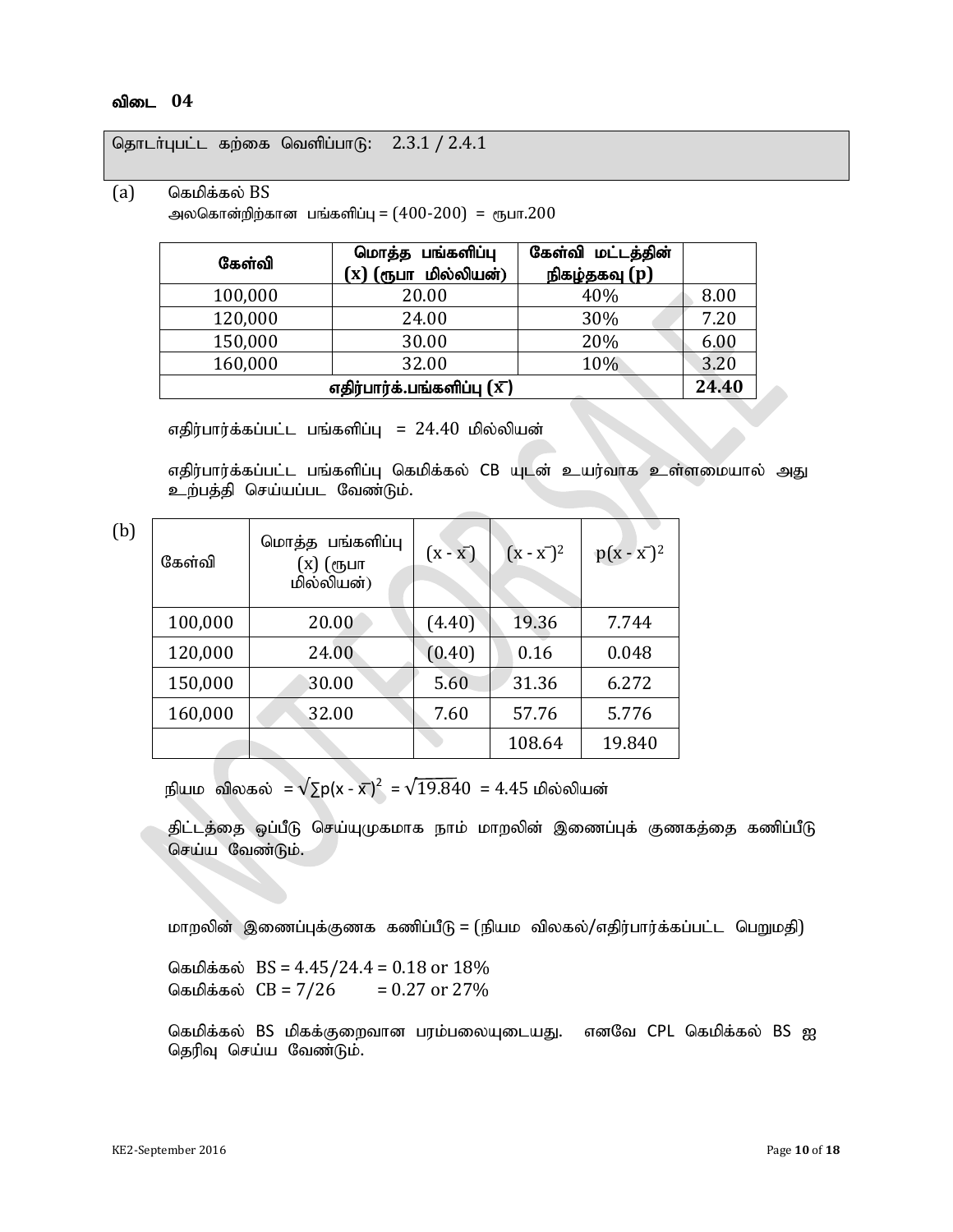| 05<br>விடை |
|------------|
|------------|

|               | தொடர்புபட்ட கற்கை வெளிப்பாடு: $6.1.1 / 6.2.1$ |                              |                   |          |           |          |  |  |
|---------------|-----------------------------------------------|------------------------------|-------------------|----------|-----------|----------|--|--|
|               | (a) சந்தை $1 X_1$                             |                              | $80 - 70$         | $=$      | 1,000     |          |  |  |
|               |                                               |                              | 0.01              |          |           |          |  |  |
|               |                                               |                              |                   |          |           |          |  |  |
|               | சந்தை 2 X <sub>2</sub>                        | $\equiv$                     | $250 - 70$<br>0.2 | $=$      | 900       |          |  |  |
|               |                                               |                              |                   |          |           |          |  |  |
|               | $M_1$ இலிருந்து வருமானம்                      |                              | $1,000 \times 70$ | $\equiv$ |           | 70,000   |  |  |
|               | $M_2$ இலிருந்து வருமானம்                      |                              | 900 x 70          | $\equiv$ |           | 63,000   |  |  |
|               |                                               |                              | 1,900 x 70        | $\equiv$ | 133,000   |          |  |  |
| மாறும் கிரயம் |                                               |                              | $1,900 \times 60$ | $=$      | (114,000) |          |  |  |
|               | நிலையான கிரயம்                                |                              |                   | Ξ        | (10,000)  |          |  |  |
| இலாபம்        |                                               |                              |                   |          |           | 9,000    |  |  |
| (b)           | சந்தை 1                                       | $TR = 80X_1 - 0.01X_1^2$     |                   |          |           |          |  |  |
|               |                                               | $MR = 80 - 0.02X_1$          |                   |          |           |          |  |  |
|               |                                               | $MR = MC$ ; ஆக இருக்கும்போது |                   |          |           |          |  |  |
|               |                                               | $80 - 0.02X_1 = 60$          |                   |          |           |          |  |  |
|               |                                               | $X_1 = 1,000$                |                   |          |           |          |  |  |
|               |                                               | $P_1 = 70$                   |                   |          |           |          |  |  |
|               |                                               |                              |                   |          |           |          |  |  |
|               | சந்தை 2                                       | $TR = 250X_2 - 0.2X_2^2$     |                   |          |           |          |  |  |
|               |                                               | $MR = 250 - 0.4X_2$          |                   |          |           |          |  |  |
|               |                                               | $MR = MC$ ; ஆக இருக்கும்போது |                   |          |           |          |  |  |
|               |                                               | $250 - 0.4X_2 = 60$          |                   |          |           |          |  |  |
|               |                                               | $X_2 = 475$                  |                   |          |           |          |  |  |
|               |                                               | $P_2 = 155$                  |                   |          |           |          |  |  |
| (c)           | $M_1$ இலிருந்து வருமானம் $1,000 \times 70$    |                              |                   |          | Ξ         | 70,000   |  |  |
|               | $M_2$ இலிருந்து வருமானம் $475 \times 155$     |                              |                   |          | $=$       | 73,625   |  |  |
|               |                                               |                              |                   |          |           | 143,625  |  |  |
|               | மாறும் கிரயம்                                 |                              | 1,475 x 60        |          | $\equiv$  | (88,500) |  |  |
|               | நிலையான கிரயம்                                |                              |                   |          | =         | (10,000) |  |  |
|               |                                               |                              |                   |          |           |          |  |  |
|               | இலாபம்                                        |                              |                   |          |           | 45,125   |  |  |
|               |                                               |                              |                   |          |           |          |  |  |

இக்கம்பனியானது சந்தை 1 இல் இலாபத்தை உச்சப்படுத்துவதற்கு, விலையை சரியாக தீர்மானித்துள்ளது.

ஆனால், சந்தை 2 இல் இது சரியாக மேற்கொள்ளப்படவில்லை.

சந்தை 2 இல் விலையை ரூபா 155 இற்கு சீராக்குவதன் மூலம் 475 அலகுகளை மாத்திரம் விற்பனை செய்து இலாபம் உச்சப்படுத்தப்பட முடியும்.

இதன்படி முன்னைய இலாபம் ரூபா 9,000, ரூபா 45,125 இற்கு அதிகரிக்கப்பட முடியும்.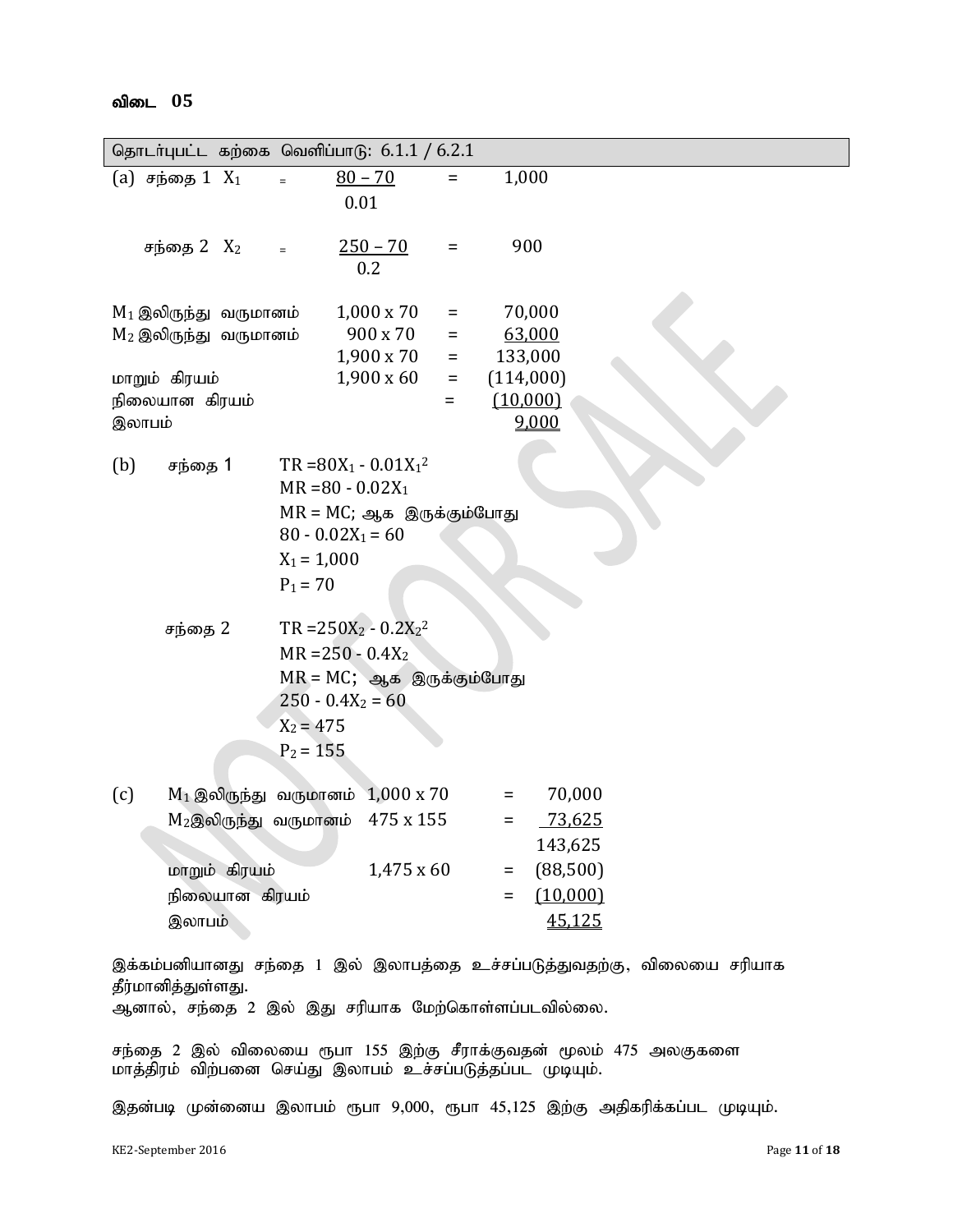## விடை 06

தொடர்புபட்ட கற்கை வெளிப்பாடு 7.1.1/7.1.2/7.4.1

#### $f$ விடை - 06

# $(a)$  பொறியின் செலவுப்பாதீடு

| மொத்தப் பாதீட்டுக்<br>கிரயம்                         | தினமும்<br>(800) | மாதமொன்றிற்கான<br>அலகுகள் (தினமும்<br>800) | தினமும்<br>(1,200) | மாதமொன்றிற்கான<br>அலகுகள் (தினமும்<br>1,200) |
|------------------------------------------------------|------------------|--------------------------------------------|--------------------|----------------------------------------------|
| மாதாந்த உற்பத்தி<br>(நாளாந்த $\rho$ உற்பத்தி $*$ 24) |                  | 19,200                                     |                    | 28,800                                       |
| நேர்மூலப்பொருள்<br>ஒவ்வொன்றும் ரூபா 80.              | 64,000           | 1,536,000                                  | 96,000             | 2,304,000                                    |
| நேரக்கூலி - வேலை $01$                                | 4,000            | 96,000                                     | 7,000              | 168,000                                      |
| தேநீரும்<br>மதியபோசனமும் -<br>வேலை 02                | 400              | 9,600                                      | 525                | 12,600                                       |
| இயந்திர பராமரிப்பு —<br>வேலை 03                      | 1,200            | 28,800                                     | 1,800              | 43,200                                       |
| அரைப்பகுதி மாறும்<br>நிர்வாகக்கிரயம் -<br>வேலை 04    | 7,442            | 178,600                                    | 10,642             | 255,400                                      |
| நிலையான கிரயம் -<br>பாதுகாப்பு                       | 750              | 18,000                                     | 750                | 18,000                                       |
| நிலையான கிரயம் -<br>வாடகை                            | 1,667            | 40,000                                     | 1,667              | 40,000                                       |
| நாளொன்றிற்கான<br>மொத்தக் கிரயம் (ரூபா)               | 79,459           |                                            | 118,384            |                                              |
| நாட்களின் எண்ணிக்கை                                  | 24               |                                            | 24                 |                                              |
| மொத்த பாதீட்டுக்கிரயம்<br>ரூபா.                      | 1,907,000        | 1,907,000                                  | 2,841,200          | 2,841,200                                    |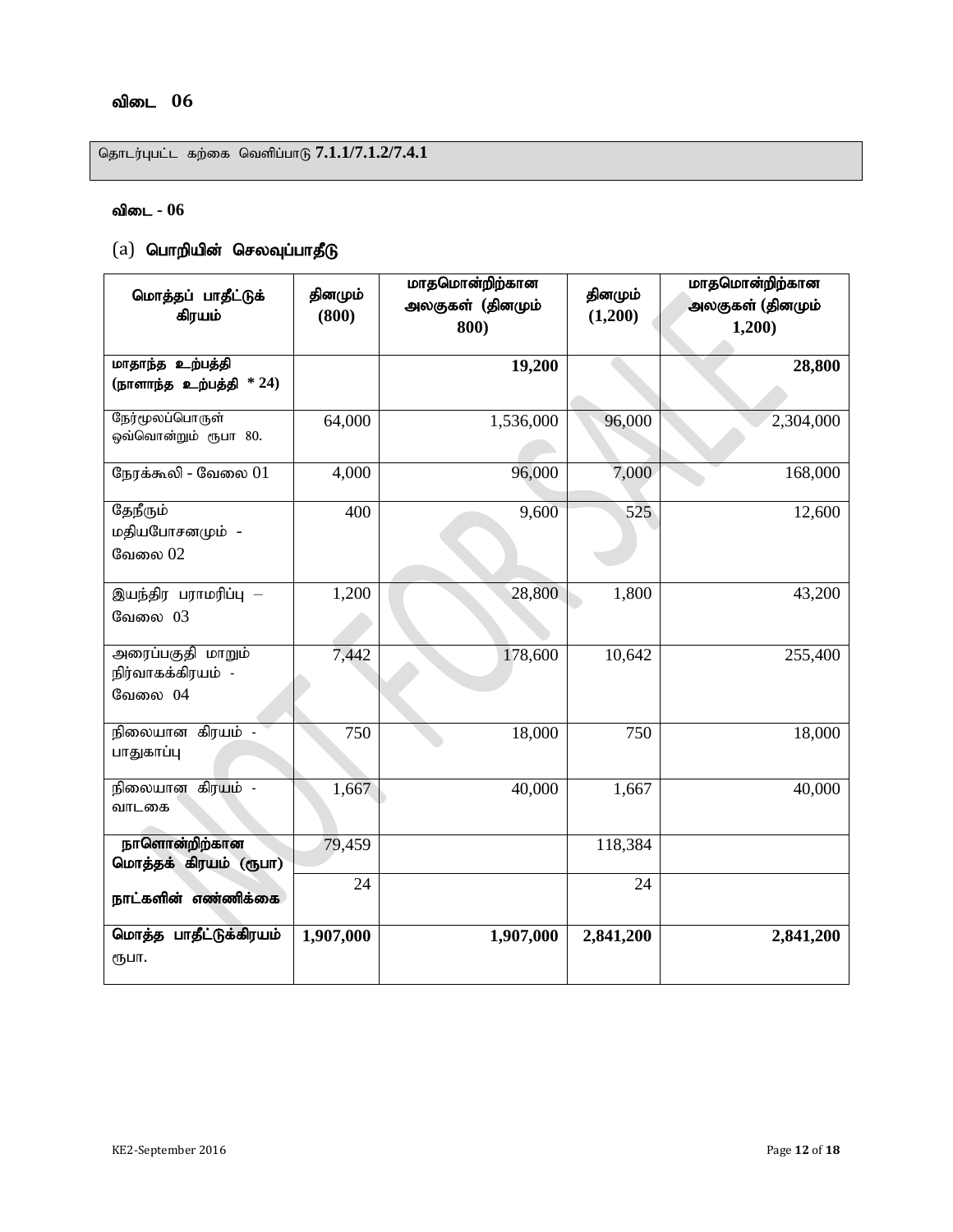# செய்முறைகள் 01

#### நேர்க்கூலிக்கிரயம்

|                                                                                   | நாளொன்றுக்கான<br>அலகுகள் $800$ | நாளொன்றுக்கான<br>அலகுகள் $1200$ |
|-----------------------------------------------------------------------------------|--------------------------------|---------------------------------|
| வேலை செய்யப்பட்ட<br>மணித்தியாலங்கள்                                               | $= 800/100$                    | $=1200/100$                     |
|                                                                                   | 8 மணித்தியாலம்                 | 12 மணித்தியாலம்                 |
| 5 வேலையாட்களுக்கான கிரயம்<br>ஒவ்வொன்றும் ரூ. 800 வீதம்.<br>வேலைசெய்யப்பட்ட மேலதிக | 4,000                          | 4,000                           |
| மணித்தியாலங்களுக்கான கொடுப்பனவு<br>ஒவ்வொன்றும் ரூபா 150 வீதம்                     |                                |                                 |
| $(5x4 \omega \omega \pi k150)$                                                    |                                | 3,000                           |
| நாளொன்றுக்கான மொத்த<br>ஊழியக்கிரயம்                                               | 4,000                          | 7,000                           |
| 24 நாட்களிற்கான மாதாந்த<br>ஊழியக்கிரயம்                                           | 96,000                         | 168,000                         |
|                                                                                   |                                |                                 |

#### செய்முறைகள்  $02$

| தேநீரும் மதியபோசனமும்            |       |        |
|----------------------------------|-------|--------|
| நாளாந்த சாதாரண கிரயம் 5 பேருக்கு | 400   | 400    |
| நாளாந்தம் ரூபா 80.               |       |        |
| 10 மணித்தியாலங்களுக்கு மேலான     |       |        |
| மேலதிக கிரயம்                    |       | 125    |
| நாளாந்த மொத்தக்கிரயம்            | 400   | 525    |
|                                  |       |        |
| 24 நாட்களிற்கான மாதாந்த கிரயம்   | 9,600 | 12,600 |
|                                  |       |        |

# செய்முறைகள் 03

| இயந்திரமும் பராமரிப்பும்                  |        |        |
|-------------------------------------------|--------|--------|
| நாளாந்தம் மணித்தியாலத்திற்கு ரூபா<br>150. | 1200   | 1800   |
| 24 நாட்களிற்கான மாதாந்தக்கிரயம்           | 28,800 | 43,200 |

# செய்முறைகள் 04

|  |  | நிர்வாகக்கிரயம் -உயர்வு தாழ்வு முறை |  |
|--|--|-------------------------------------|--|
|  |  |                                     |  |

| மாறும் கிரயம்                                               | $= 236,200 - 169,000$           |             |
|-------------------------------------------------------------|---------------------------------|-------------|
|                                                             | 26,400-18,000                   |             |
|                                                             | $=$ ரூபா. $8 \overline{9}$ அலகு |             |
| நிலையான கிரயம்                                              | $= 236,200 - (26,400 * 8)$      | $= 25,000$  |
| மொத்த நிர்வாகக் கிரயம் - 19,200 அலகுகள் = $19,200*8+25,000$ |                                 | $= 178,600$ |
|                                                             |                                 |             |

 $28,800$  அலகுகள் =  $28,800*8+25,000 = 255,400$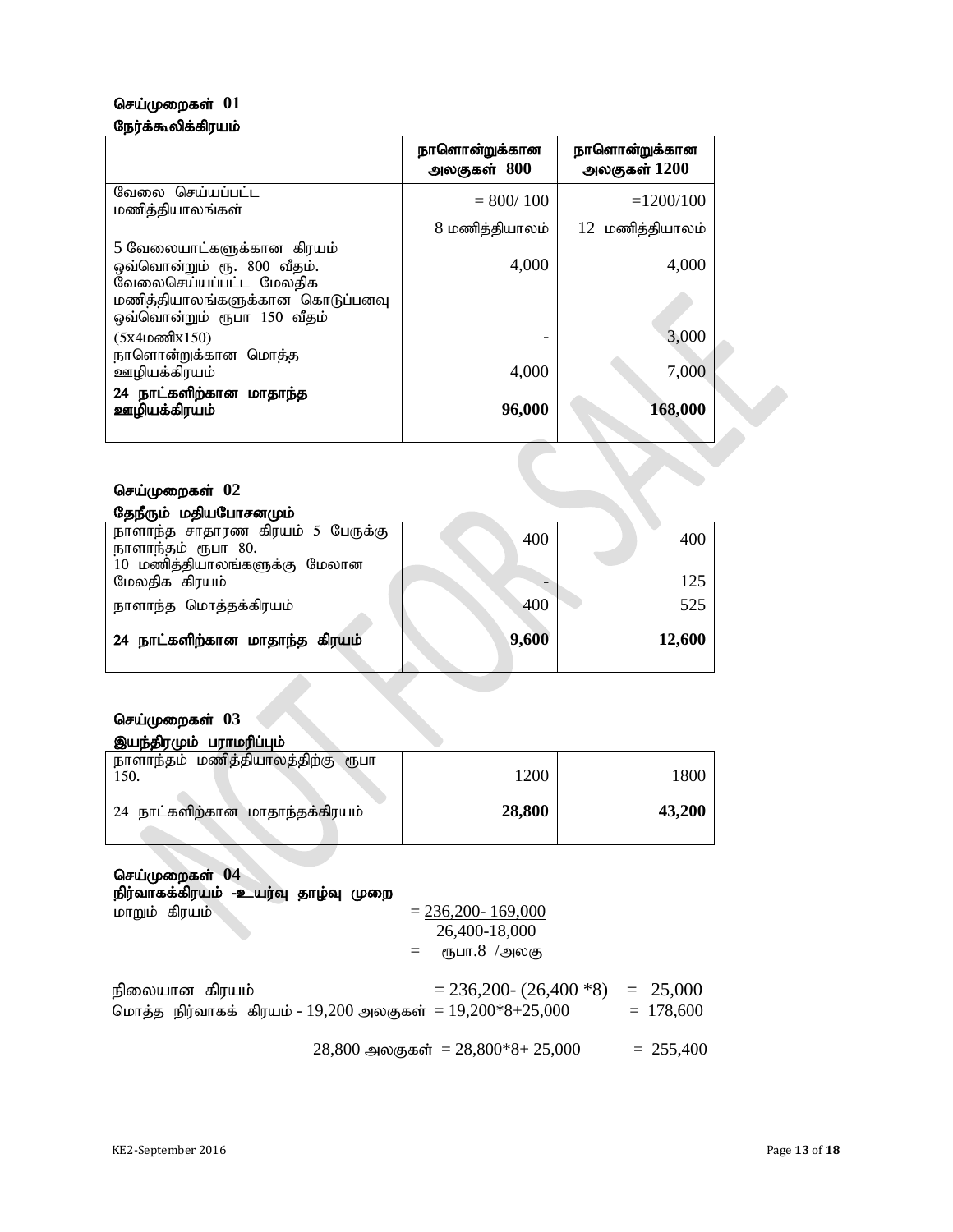(b) மேலிருந்து கீழான அணுகுமுறையில் பாதீட்டை அமுலாக்குபவர்கள் பாதீடிடலில் gq;Fgw;Wtjpy;iy. mNjNeuj;jpy; fPopUe;J Nkyhd mZFKiwapy; ghjPl;il அமுலாக்குபவர்கள் பாதீடு அமைத்தல் செய்முறையில் பங்குபற்றுவதற்கான சந்தர்ப்பத்தைப் பெற்றுக்கொள்கிறார்கள.

|                    | அனுகூலம்                                                                                                                                                                                                                                                                                                                                                             | பிரதிகூலம்                                                                                                                                                                                                                                                                                                                            |
|--------------------|----------------------------------------------------------------------------------------------------------------------------------------------------------------------------------------------------------------------------------------------------------------------------------------------------------------------------------------------------------------------|---------------------------------------------------------------------------------------------------------------------------------------------------------------------------------------------------------------------------------------------------------------------------------------------------------------------------------------|
| மேலிருந்து<br>கீழ் | - வளங்களின் கிடைப்பனவுத்தன்மை<br>பற்றிய உயர் முகாமையாளர்களின்<br>விழிப்புணர்வை உபயோகிக்கிறது.<br>அனுபவமற்ற தொழிலாளர்களின்<br>தலையீடுகளைக் குறைக்கிறது.<br>செய்முறையில் எடுக்கப்படுகின்ற<br>நேரத்தைக் குறைக்கிறது.<br>பிரிவுகளின் நோக்கங்களிற்கும்<br>திட்டங்களிற்கும் இடையே சிறந்த<br>ஒத்துழைப்பை நல்குகிறது.<br>தந்திரோபாயத்திட்டங்கள்                              | ஊழியர்களிடையே குறைவான<br>ஊக்குவிப்பு அல்லது அதிருப்தி.<br>- நாளாந்த செயற்பாடுகளில் ஈடுபடுகின்ற<br>முகாமையாளர்களிடமிருந்து குறைவான<br>தலையீடு அல்லது தலையீடின்மை.<br>அடையப்பட முடியாத பாதீடுகளுக்கு<br>வழிவகுக்கும்.<br>- பாதீடு ஒரு தண்டனைவிதிக்கும் சாதனம்<br>போல தென்பட முடியும்.<br>குழுக்களிடையேயான ஒற்றுமை உணர்வு<br>காணப்படாது. |
|                    | ஒன்றிணைக்கப்பட முடிகின்றது.                                                                                                                                                                                                                                                                                                                                          |                                                                                                                                                                                                                                                                                                                                       |
| கீழிருந்து<br>மேல  | - ஊழியர்களின் ஒத்துழைப்பு /<br>ஊக்குவிப்பு அதிகரிக்கப்படுகிறது.<br>மிக நம்பத்தகுந்த பாதீடுகளுக்கு<br>உதவுகிறது.<br>பல்வேறு அலகுகளினதும்<br>ஒத்துழைப்புடன் தயாரிக்கப்படுகிறது.<br>செயற்பாட்டு முகாமையாளர்களின்<br>அர்ப்பணிப்பு கவனத்தில்<br>கொள்ளப்படும்.<br>குறிப்பிட்ட விடயத்துடன் தொடர்புடைய<br>ஊழியர்களின் தலையீட்டை<br>அடிப்படையாகக் கொண்டு<br>மேற்கொள்ளப்படும். | நேரத்தை நுகர்கின்ற அணுகுமுறை.<br>நேரத்தை பெருமளவு நுகர்வதனால்<br>செய்முறை முன்னரேயே செய்முறை<br>ஆரம்பிக்கப்படுவது அவசியம்.<br>முகாமையாளர்கள் இலகுவான<br>பாதீடுகளை அமைக்க முடியும்.<br>முகாமையாளர்கள் போதுமான<br>தரத்தைக் கொண்டிராவிடின்<br>நம்பத்தகுந்த பாதீடுகள் அமைக்கப்பட<br>முடியாது.                                             |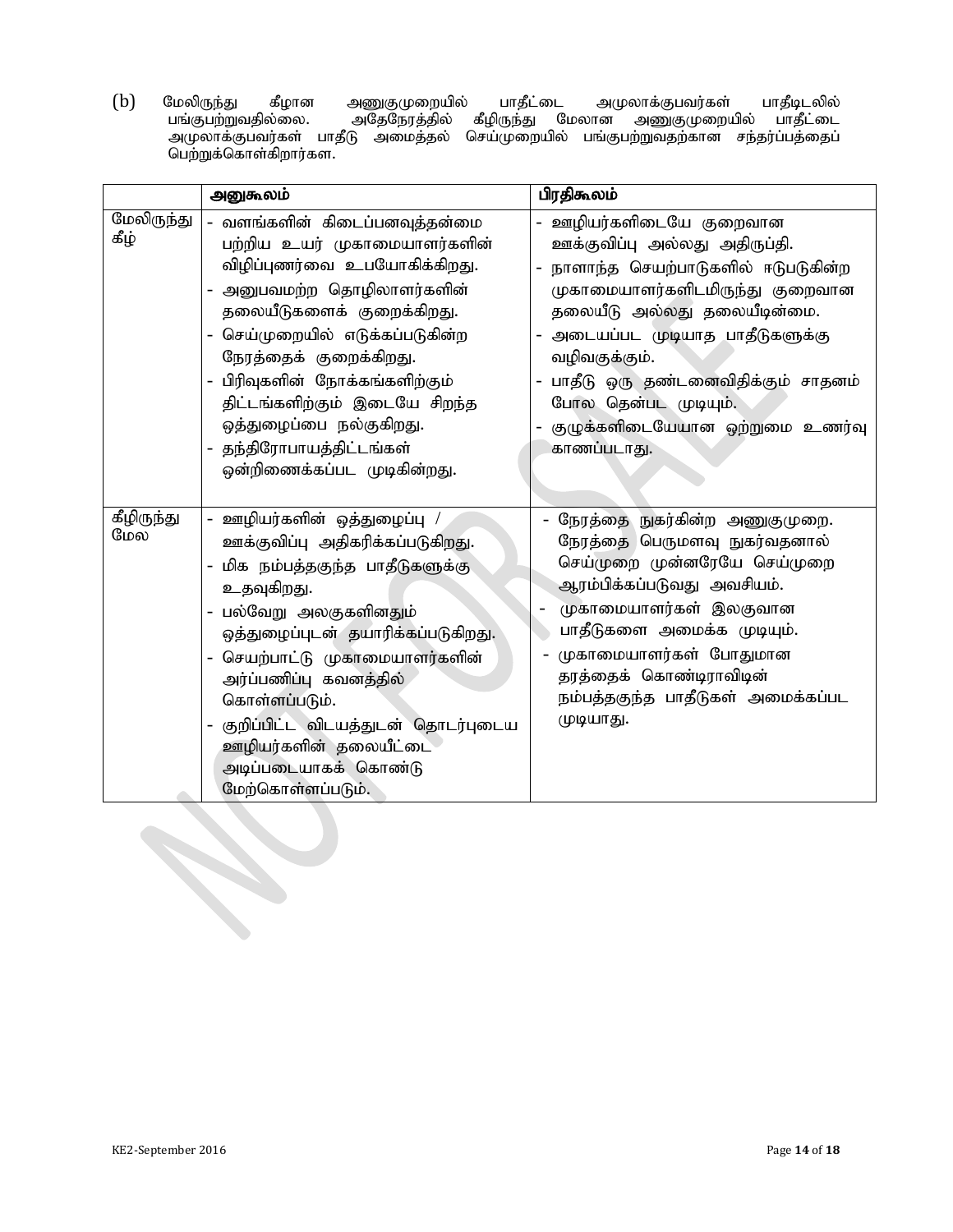## விடை 07

பிரிவு 3

| தொடர்புபட்ட கற்கை வெளிப்பாடு: 3.1.1 / 3.1.2 / 3.1.3/3.2.1 / 3.2.2/ 5.2.1 |                                                                                                                  |                 |                    |
|--------------------------------------------------------------------------|------------------------------------------------------------------------------------------------------------------|-----------------|--------------------|
|                                                                          |                                                                                                                  |                 | ரூபா               |
| (a)                                                                      | மொத்த நிலையான கிரயம்                                                                                             |                 | 11,700,000         |
|                                                                          | <u>ஊழிய மணித்தியாலங்கள்</u>                                                                                      |                 |                    |
|                                                                          | உற்பத்திப்பொருள் X (45/300)*50,000                                                                               | 7,500           |                    |
|                                                                          | உற்பத்திப்பொருள் Y (60/300)*30,000                                                                               | 6,000           |                    |
|                                                                          | உற்பத்திப்பொருள் Z (30/300)*60,000<br>மொத்த மணித்தியாலங்கள்                                                      | 6,000<br>19,500 |                    |
|                                                                          | மணித்தியால வீதம் $(11,700,000/19,500)$ =                                                                         | ரூபா            | 600                |
|                                                                          | உற்பத்திப்பொருள் X (45/300)*600                                                                                  | 90.00           |                    |
|                                                                          | உற்பத்திப்பொருள் Y (60/300)*600                                                                                  | 120.00          |                    |
|                                                                          | உற்பத்திப்பொருள் Z (30/300)*600                                                                                  | 60.00           | ரூபா '000          |
| (b)                                                                      |                                                                                                                  |                 |                    |
|                                                                          | விற்பனை                                                                                                          |                 |                    |
|                                                                          | உற்பத்திப்பொருள் -X                                                                                              |                 |                    |
|                                                                          | உற்பத்திப்பொருள் -Y                                                                                              |                 |                    |
|                                                                          | உற்பத்திப்பொருள்-Z                                                                                               |                 | 55,000             |
|                                                                          |                                                                                                                  |                 |                    |
|                                                                          | <u>விற்பனைக்கிரயம்</u>                                                                                           |                 |                    |
|                                                                          | மூலப்பொருள்கள்                                                                                                   | 22,400          |                    |
|                                                                          | கூலி                                                                                                             | 6,000           |                    |
|                                                                          | மாறும் கிரயம்                                                                                                    | 5,600           |                    |
|                                                                          | நிலையான மேந்தலைகள்<br>$(20, 200$ மணித்தியாலங்கள் $*600$ )<br>மொத்த இலாபம்<br>குறைவாக உறிஞ்சப்பட்ட நிலையான கிரயம் | 12,120          | (46, 120)<br>8,880 |
|                                                                          | $(12, 120 - 13, 000)$<br>மாதத்திற்கான உண்மையான இலாபம்                                                            |                 | (880)<br>8,000     |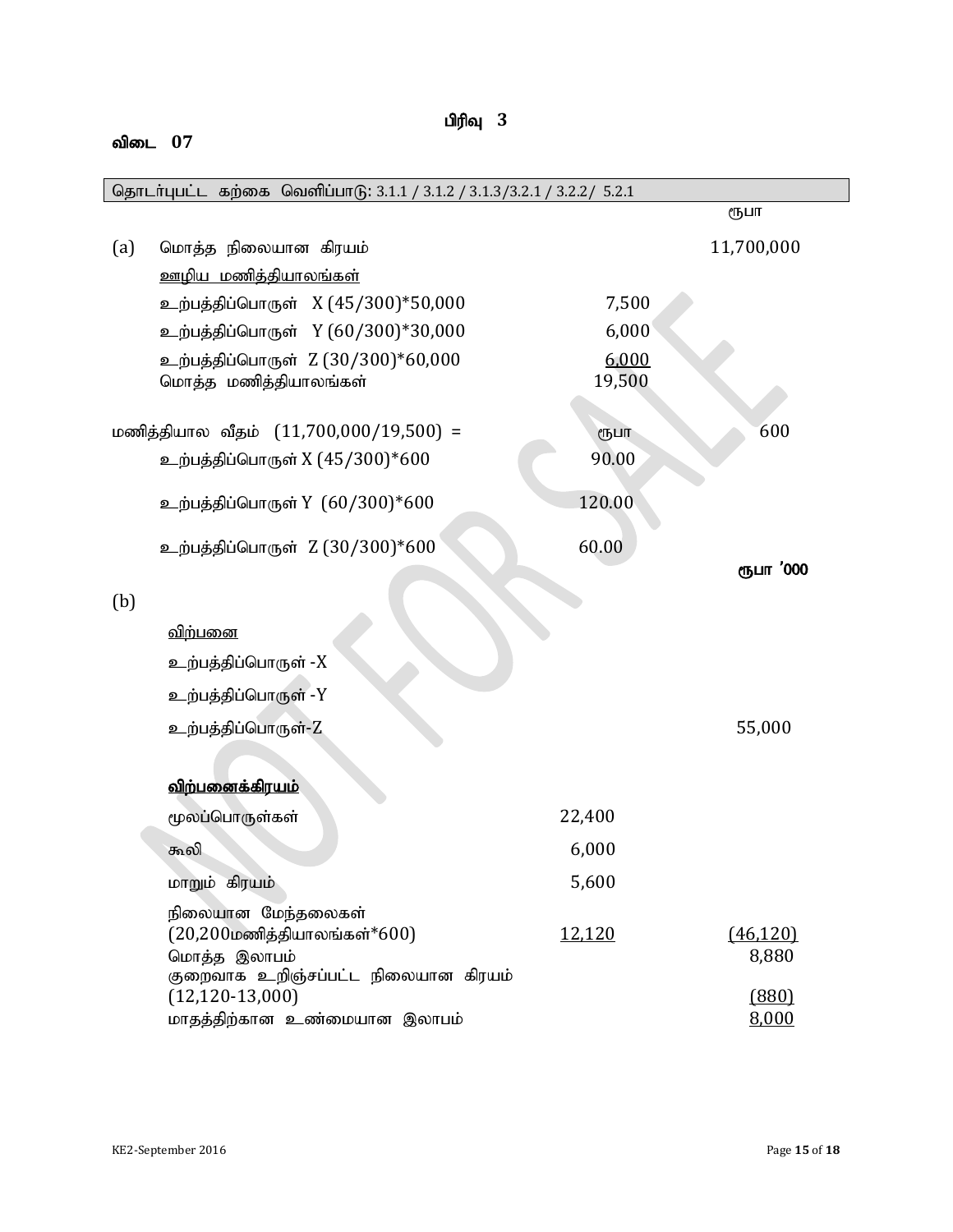(c)

- உற்பத்தி மேந்தலைகள் மொத்த உற்பத்திக்கிரயத்தின் உயர்வான விகிதாசாராமாகும்.
- வேறுபட்ட மூன்று வகையான உற்பத்திப்பொருட்கள் காணப்படுகின்றன.
- லு்வொரு உற்பத்திப்பொருளுக்கும் உபயோகிக்கப்படுகின்ற மேந்தலைகளின் தொகை வேறுபட்டவை.
- இங்கு நேர்கூலி மணித்தியாலம் போன்ற கனவளவு தொடர்புபட்ட கிரயத் தூண்டிகளை காட்டிலும் அனேக கிரயத் தூண்டிகள் காணப்படுகின்றன.

#### (d)

நேர்மூலப்பொருள் விலை முரண் = (நியம விலை — உண்மையான விலை) உண்மையான கொள்வனவு

 $=(22,500*200) - 4,410,000 = 90,000$  சாதகம்

நேர்மூலப்பொருள் பாவனை முரண் = (நியம பாவனை — உண்மையான பாவனை) நியம விலை

 $=[(40,000*0.5) - 22,500] * 200 = 500,000$  பாதகம்

நேர்க்கூலி வீத முரண் = (நியம வீதம் — உண்மையான வீதம்) உண்மையான மணித்தியாலங்கள்

 $=$   $(300-310)^*$  5,900 = 59,000 பாதகம்

நேர்க்கூலி கிறன் முரண் = (நியம பாவனை — உண்மையான பாவனை) நியம வீதம்

=  $[(40,000*45/300)-5,900]*300 = 30,000$  சாதகம்

#### (e)

(i) மூலப்பொருள் கொள்வனவின் வீதம்/விலை கொள்வனவு முகாமையாளரின் கட்டுப்பாட்டிலும் பொறுப்பின் கீழும் உள்ளது. எனவே உற்பத்தியில்<br>கொள்வனவு செய்யப்பட்ட மூலப்பொருளின் பாவனை உற்பத்தியாளரின் உற்பத்தியாளரின் மேற்பார்வையின் கீழ் செய்யப்படும். மறுபுறம் கூறின், உற்பத்தி முகாமையாளர்<br>முரண்களுக்கான (சாதகம் மற்றும் பாதகம்) பொறுப்பை ஏற்றுக்கொள்ள (சாதகம் மற்றும் பாதகம்) பொறுப்பை முடியாது. அதாவது, கொள்வனவு முகாமையார் மூலப்பொருள் பாவனைக்கான<br>முரணுக்கான பொறுப்பை ஏற்றுக்கொள்ள முடியாது. எனவே, சாதகம் மற்றும் முரணுக்கான பொறுப்பை ஏற்றுக்கொள்ள முடியாது. எனவே, சாதகம் மற்றும்<br>பாதகமான முரண்களை அடையாளம் காணும் பொருட்டு வீதம், மற்றும் பாதகமான முரண்களை அடையாளம் காணும் பொருட்டு வீதம், மற்றும்<br>பாவனை என இவை பிரிக்கப்பட வேண்டும். ஓப்பீட்டு ரீதியாக திறன் என இவை பிரிக்கப்பட வேண்டும். ஓப்பீட்டு ரீதியாக திறன்<br>ரின் கூலி வீதம் உயர்வாக உள்ளதனால், கூலித்திறன் முரண் தொழிலாளரின் கூலி வீதம் உயர்வாக உள்ளதனால், கூலித்திறன் முன்னேற்றகரமபான பெறுபேற்றை (சாதகமான முரண்) காட்டும். மூலப்பொருள்<br>கையாளல் மற்றும் பாவனை திறனற்ற தொழிலாளரை விட திறன் கையாளல் மற்றும் பாவனை திறனற்ற தொழிலாளரை விட திறன்<br>தொழிலாளரால் சரியாக மேற்கொள்ளப்படுவதனால், மூலப்பொருள் பாவனை சரியாக மேற்கொள்ளப்படுவதனால், மூலப்பொருள் பாவனை முரண் முன்னேற்றப்பட முடியும்.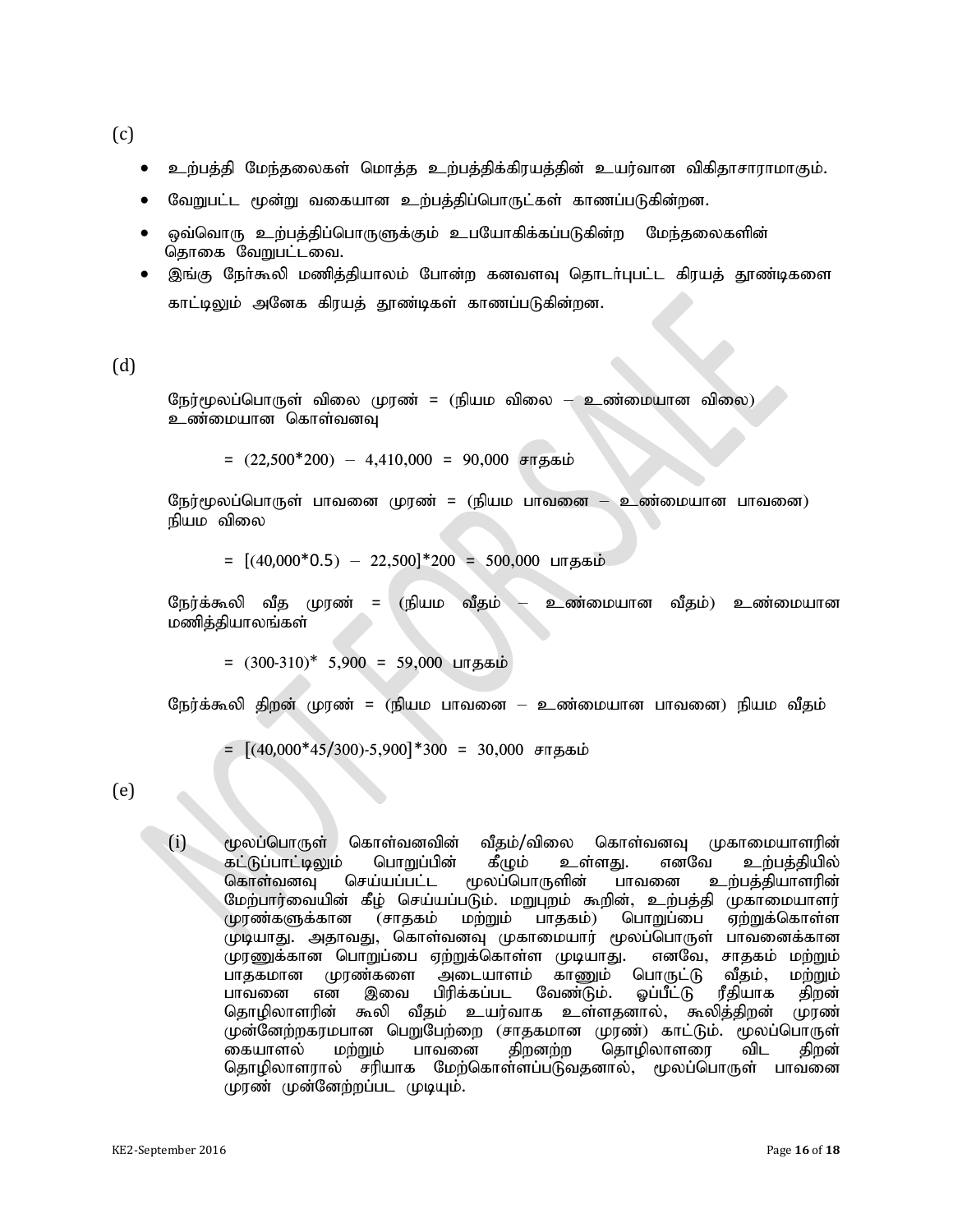#### மாற்று விடை

(i) சாதகமான பொருட் கிரய முரணானது, சாதகமான பயன்பாட்டு முரணுக்கு எதிராக எதிரீடு செய்யப்பட்ட பாதகமான விலை முரணைக் கொண்டிருக்கக்கூடும். அத்தகைய<br>சந்தர்ப்பத்தில், பாதகமான பொருள் விலை முரண் விலைகளில் அதிகரிப்பின் சந்தா்ப்பத்தில், பாதகமான பொருள் விலை முரண் விலைகளில் அதிகரிப்பின்<br>காரணமாகவா, நியாயமான விலைதொடர்பில் பேரம்பேசாது கவனயீனமான விலைதொடர்பில் கொள்வனவு காரணமாகவா அல்லது நியமங்களில் மாற்றம் காரணமாகவா ஏற்பட்டது என்பதனை இனங்காணல் வேண்டும். பாதகமான பொருள் பாவனை முரணை பொ<u>றுத்</u>த மட்டில், இந்தப் பாதகமான முரண் குறைந்த தரத்திலான பொருட்கள் காரணமாகவா, பொருட்கள் விரயம் காரணமாகவா, திருட்டு காரணமாகவா அல்லது உற்பத்திக்கு தவறான பொருட்களை வழங்கியதன் காரணமாகவா ஏற்பட்டது என்பதனை இனங்காண வேண்டும். பொருட் கிரய முரணை விலை முரண் மற்றும் பாவனை முரண் என பகுப்பாய்வு செய்வது அவசியமானது.

பொருள் விலை முரண் மற்றும் பாவனை முரண் இரண்டுமே சபதகமாக இருப்பினும், சாதகமான பொருட்கிரய முரணில் எந்தளவுக்கு பொருள் விலை முரண் பங்களிப்புச்<br>செய்துள்ளது எனவும் அது நியமத்தில் எதிா்பாா்க்கப்படாத கழிவுகள் அல்லது எதிர்பார்க்கப்படாத அறவீடுகள் காரணமாக ஏற்பட்டதா எனவும் முகாமை தெரிந்துகொள்ள விரும்பக்கூடும்.

முகாமை சாதகமான பொருட் பாவனை முரணை வேறாக தெரிந்து கொண்டு,<br>அதற்குக் காரணம் நியமத்திலும் பார்க்க தரம்கூடிய பொருட்களா, பொருட்களின் அதற்குக் காரணம் நியமத்திலும் பாா்க்க வினைத்திறனான பாவனையா போன்றவற்றையும் தெரிந்துகொள்ள விரும்பக்கூடும்.

(ii) ஒப்பீட்டளவில் திறமையான கூலிக் கிரயம் அதிகமாக ஒள்ளதனால், கூலி வீத முரண் அதிகரிக்கும். திறமையான ஊழியா் அதிக அனுபவம் கொண்டவா்கள் ஆதலினால், கூலி வினைத்திறன் முரண் மேம்பட்டு (சாதகமானதாக) காணப்படும். திறமையற்ற ஊழியர்களை விட திறமையான ஊழியர்களில் பொருட் கையாள்கையும் பயன்பாடும் மேம்பட்டு உள்ளதனால், பொருட் பயன்பாட்டு முரண் அதிகரிக்க முடியும்.



#### nghWg;G kWj;jy; mwptpj;jy; - **Notice of Disclaimer**

இந்த விடைகள் முற்றுமுழுதாக இலங்கைப் பட்டயக் கணக்கறிஞர் நிறுவகத்தால் (CA Sri  $L$ anka) தரப்பட்டுள்ளதுடன், இவற்றை மாதிரி விடைகள் என்ற அடிப்படையிலேயே நீா் ஏற்றுக் கொள்கின்றீர்.

இவை மாதிரி விடைகளாக கருதப்பட வேண்டுமே தவிர சரியான / எதிர்பார்த்த விடைகளாக அல்ல.

இந்த விடைகள் இரண்டு அடிப்படை நோக்கங்களை கொண்டுள்ளன. அவையாவன:

1. பரீட்சை வினா ஒன்றிற்கு மாதிரி விடைக்கான விபரமான உதாரணத்தை தருதல்ளு அக்குடன்